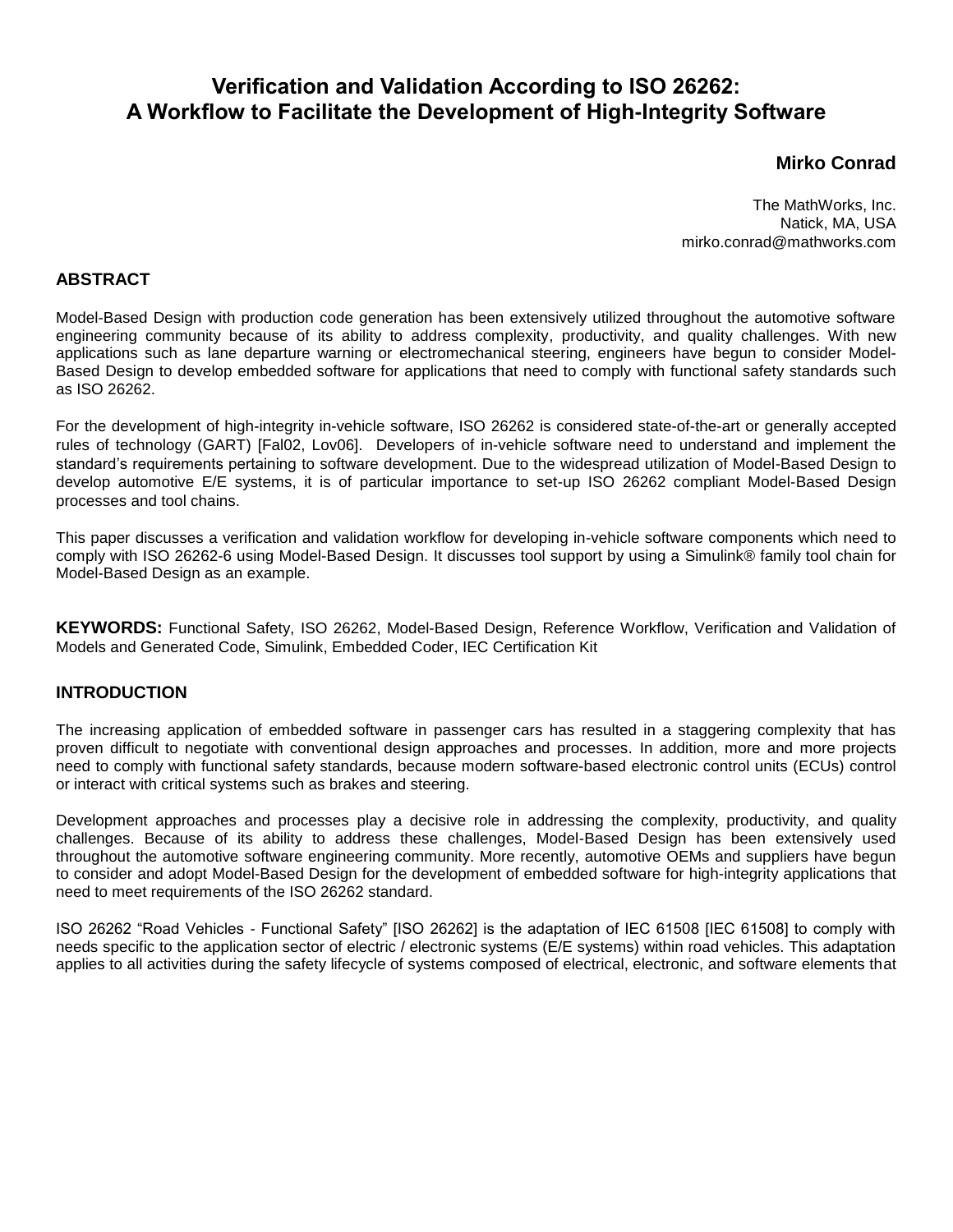provide safety-related functions. ISO 26262-6 "Product development: software level" [ISO 26262-6] is concerned with software development, verification, and validation.

Model-Based Design tools such as Simulink and Stateflow® [Simulink] can be used throughout multiple phases of the software life cycle. Model-Based Design enables early simulation and testing of the functional behavior as well as automatic code generation for production systems. Production code generation within Model-Based Design has replaced manual coding in various vehicle domains and generated code is increasingly being deployed in high-integrity applications [JSB+08, FMC08].

The use of Model-Based Design for high-integrity applications requires extra consideration and rigor because additional requirements imposed by functional safety standards such as ISO 26262 have to be met. To improve quality and functional safety, models and generated code should be subjected to a combination of quality assurance measures. Further, compliance with ISO 26262 needs to be demonstrated.

This paper discusses how Model-Based Design and associated verification and validation techniques can be leveraged to help develop automotive applications that comply with ISO 26262. It covers the mapping of selected ISO 26262-6 objectives onto Model-Based Design.

## **A WORKFLOW FOR VERIFICATION AND VALIDATION OF MODELS AND GENERATED CODE**

ISO 26262 calls for application-specific verification and validation regardless of the tool chain and the development process used. When using Model-Based Design with production code generation, application-specific verification and validation needs to answer the following questions:

- Does the model implement its (textual) requirements?
- Does the object code to be deployed in the ECU implement the design embodied in the model?

To facilitate a seamless use of Model-Based Design in the context of ISO 26262, a reference workflow that describes the verification and validation activities necessary for ISO 26262-6 compliance [Cert Kit] has been developed by MathWorks and audited by the certification authority TÜV SÜD. The ISO 26262 workflow is derived from a similar reference workflow for the generic IEC 61508 standard [Con08, Con09]. Following the suggested division of the verification and validation activities for applications developed using Model-Based Design and production code generation, the workflow can be divided into the following steps (Fig 1):

- 1. Design Verification: Demonstrate that the model satisfies its specification and does not contain unintended functionality.
- 2. Code Verification: Show that the generated code matches the model and does not contain unintended functionality.

Utilizing similar workflows for IEC 61508 and ISO 26262 streamlines the software development activities of companies that need to comply with different standards for different projects.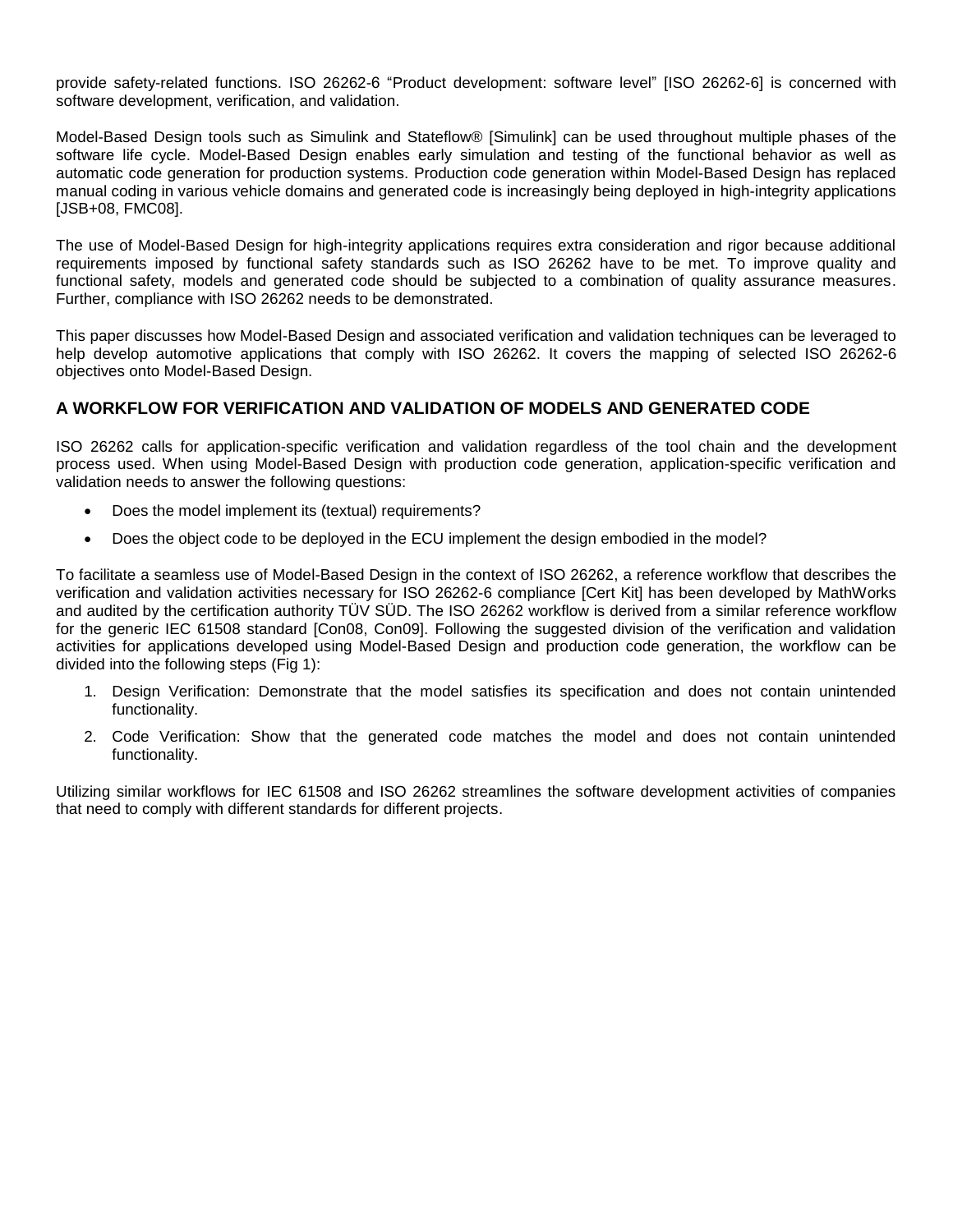

#### Fig. 1: Reference workflow for application-specific verification and validation of models and generated code

## DESIGN VERIFICATION — VERIFICATION, VALIDATION, AND TESTING AT THE MODEL LEVEL

The goal of design verification is to gain confidence in the model that is being used for production code generation. Design verification takes place at the model level, before the code is generated.

The design verification part comprises a combination of reviews, static analyses, and comprehensive functional testing activities at the model level [Con08, Con09]. These activities together help provide confidence that the design satisfies the associated requirements, does not contain unintended functionality and complies with defined modeling guidelines.

#### [M1] Reviews and Static Analyses at the Model Level

Model components, i.e. model subsystems considered as modules, should be reviewed. If feasible, these manual model reviews should be supported by automated static analyses of the model [Beg07].

Modeling guidelines should be used and adherence with the guidelines should be assessed. Modeling constructs that are not suited or not recommended for production code generation should not be used. In addition, modeling guidelines addressing specific ISO 26262 objectives should be employed.

#### [M2] Module and Integration Testing at the Model Level

Model components should be functionally tested using test cases systematically derived from the software requirements specification. The objective of module testing is to demonstrate that each model component performs its intended function and does not perform unintended functions.

As model component testing is completed, components can be integrated. The model integration stages shall be tested in accordance with the dedicated integration tests. These tests should show that all model components interact as specified to perform their intended function and do not perform unintended functions.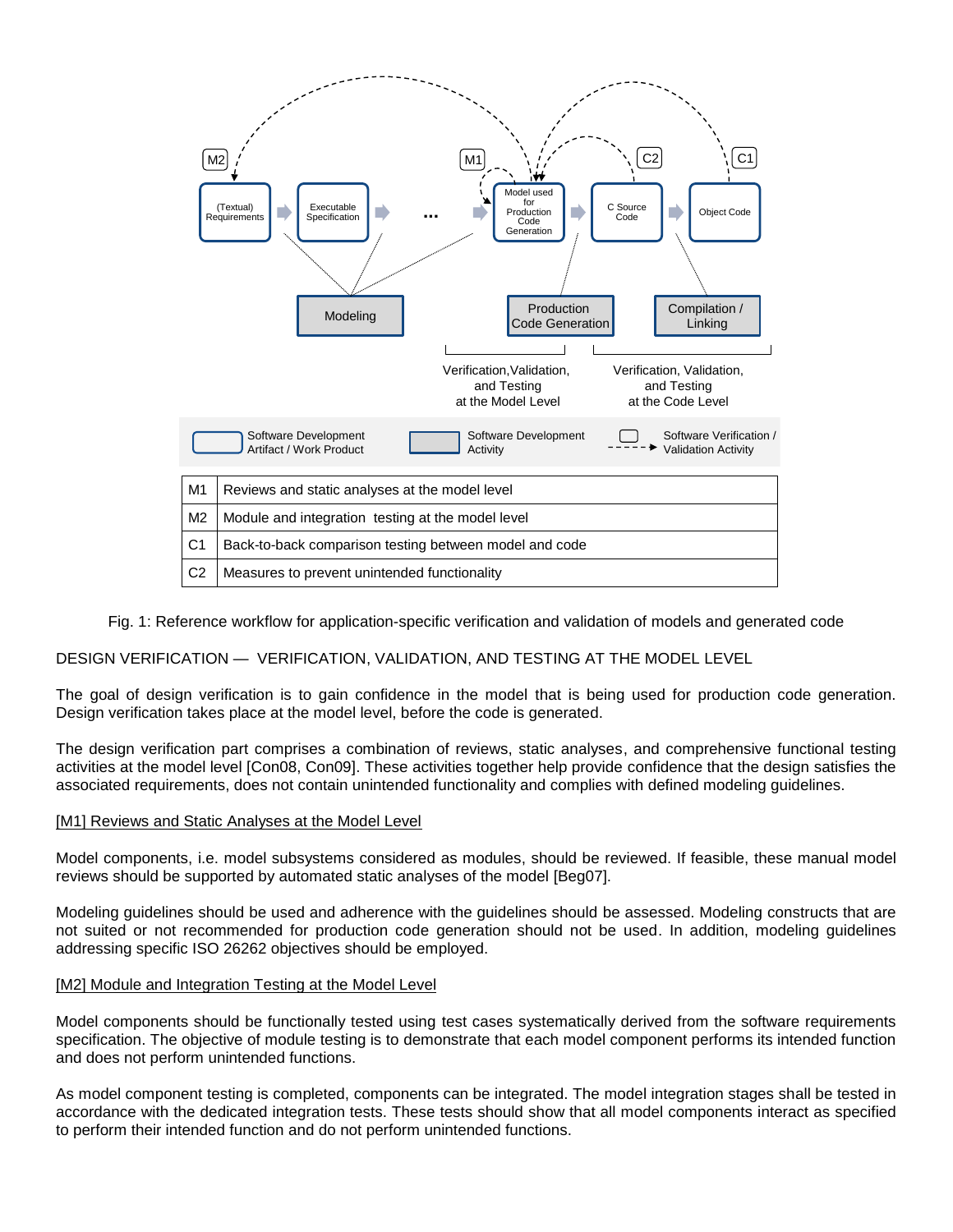A more detailed discussion on testing at the model level can be found in [CF09].

The result of the design verification process is a golden model, i.e., a validated and verified, well-formed model that implements the requirements and does not contain unintended functionality. The golden model serves as a reference for the subsequent code verification activities.

### CODE VERIFICATION — VERIFICATION, VALIDATION, AND TESTING AT THE CODE LEVEL

A combination of verification, validation, and testing activities at the code level shall demonstrate that the semantics of the golden model is being preserved during code generation, compilation, and linking. Furthermore, it needs to be shown that no unintended functionality is being introduced during code generation.

#### [C1] Back-to-back Comparison Testing Between Model and Code

The reference workflow utilizes translation testing [Con09, Con11], i.e. translation validation using systematic testing, to demonstrate numerical equivalence between the model and the generated C code. Translation testing in this context means that each model-to-code-translation (i.e. a run of the code generation tool chain) is augmented with a back-to-back testing phase (cf. ISO 26262-6, sections 9 and 10) to verify that the executable compiled from the generated C code (object code) matches the golden model.

Back-to-back testing for numerical equivalence is well suited to automation, because the expected outputs for the test vectors do not have to be provided [Ald01]. Detailed discussions of back-to-back testing procedures are available in [SM05, SCD+07].

#### [C2] Measures to Prevent Unintended Functionality

Back-to-back testing alone may not be sufficient to demonstrate the absence of unintended functionality in the generated source code. Therefore, back-to-back testing to assess numerical equivalence needs to be augmented with additional measures to demonstrate the absence of unintended functionality. This second activity in the code verification process shall demonstrate that the generated C code does not perform unintended functions, i.e., the code does not contain functionality not embodied in the model.

Alternative techniques are available to achieve this objective including (a) model versus code coverage comparison and (b) traceability analysis. These techniques serve the purpose of demonstrating structural equivalence between the model and the source code. If model versus code coverage comparison is being used to show the absence of unintended functionality, model and code coverage are measured during back-to-back testing and compared against each other. Discrepancies with respect to comparable coverage metrics need to be assessed. Alternatively, a traceability analysis can be performed to demonstrate that all parts of the generated C source code can be traced back to the golden model. In this case the generated code is subjected to a limited review that exclusively focuses on traceability aspects. Non-traceable code shall be flagged and assessed. Generation of a traceability matrix to aid traceability analysis is provided in the IEC Certification Kit [Cert Kit].

### **MAPPING ONTO ISO 26262-6 AND COMPLIANCE DEMONSTRATION**

The design and code verification activities described in the reference workflow provide core activities to implement requirements of ISO 26262-6 when utilizing executable models and generated code as part of the software life cycle. These activities need to be augmented with additional measures to address other objectives of the ISO 26262 standard.

Fig. 2 and 3 map the reference workflow and the corresponding activities in ISO 26262-6 onto each other. Fig. 2 provides a mapping between the ISO 26262-6 design phase activities and the software development artifacts from the reference workflow. Fig. 3 maps design phase verification and test phase verification activities of the standard onto their counterparts in the reference workflow.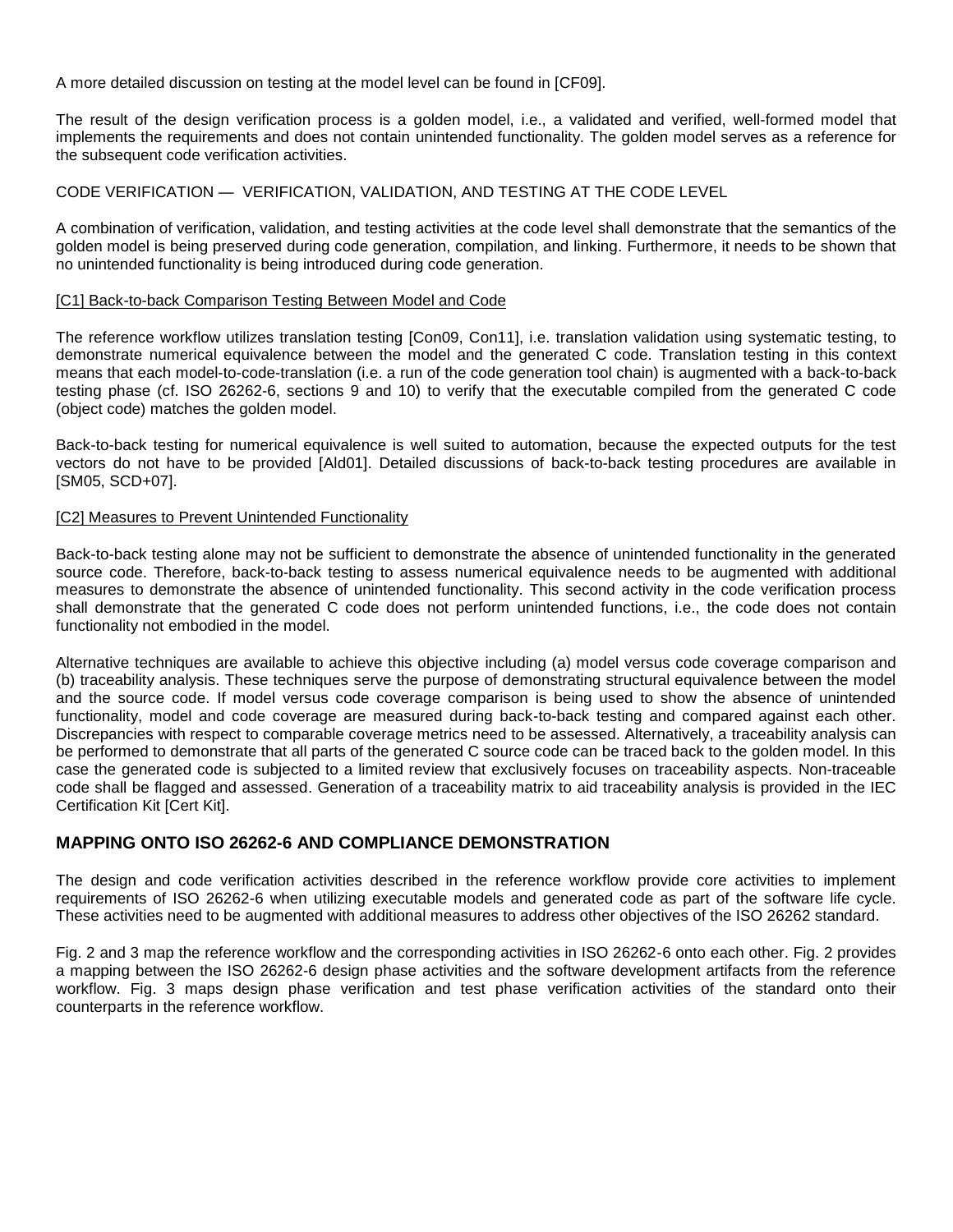

Fig. 2: Mapping of software development artifacts and activities



Fig. 3: Mapping of software verification, validation, and testing activities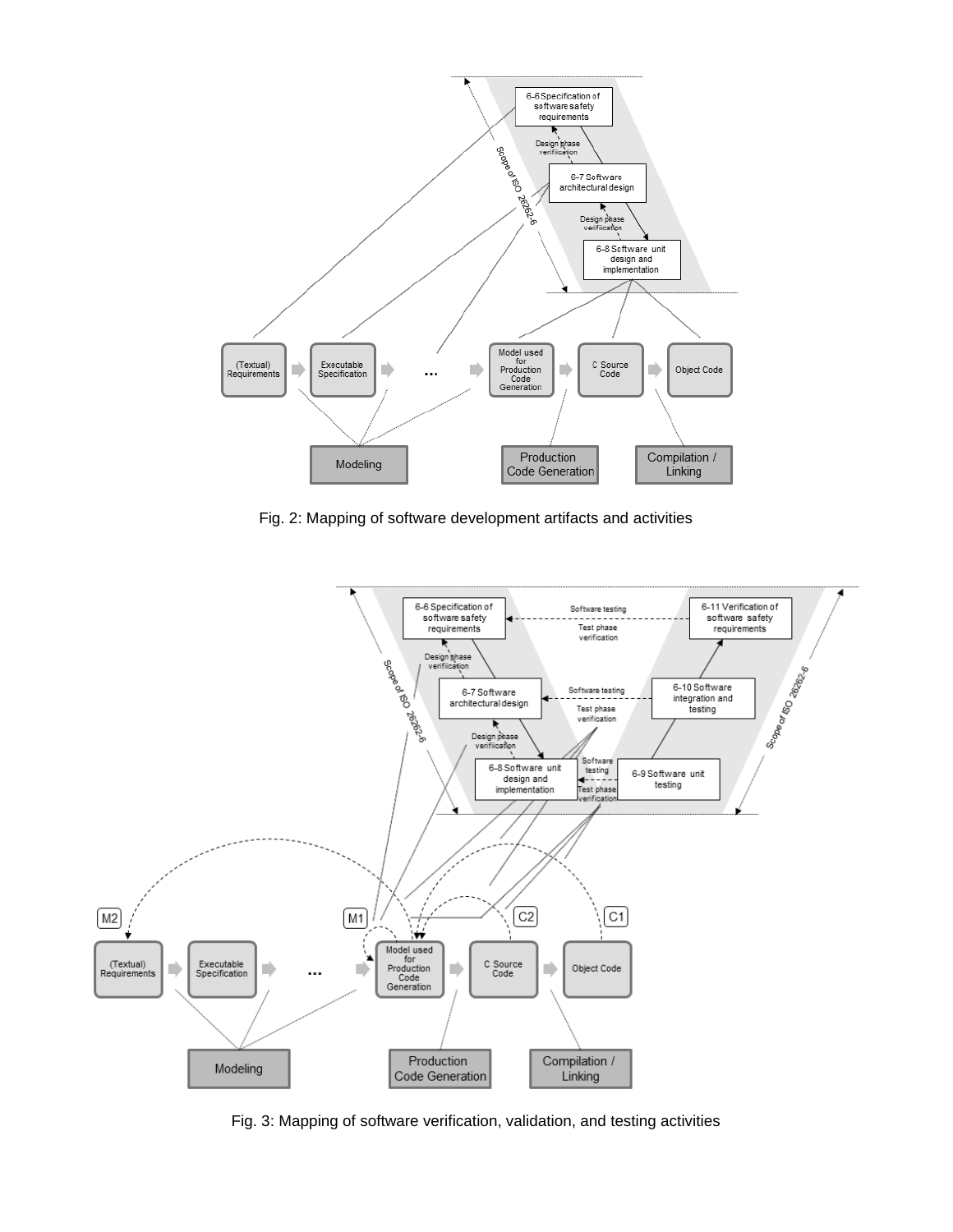Examples for carrying out the above mentioned verification, validation and testing activities can be found in [Con11].

When using the reference workflow, compliance demonstration with the applicable requirements of ISO 26262-6 can be facilitated by

- Checklists that document the realization of the workflow activities and reference the work products created and
- Artifact management systems supporting the compilation of items for the safety case and traceability between them.

Fig. 4 illustrates the checklist-based compliance demonstration process and the management of associated artifacts with the Artifacts Explorer [CertKit].



Fig. 4: Artifact management tool and checklist-based compliance demonstration (example)

## **SUMMARY AND CONCLUSION**

ISO 26262-6 is the main functional safety standard with respect to software development for high-integrity in-vehicle applications. It defines requirements and constraints for software development, verification and validation processes. These requirements apply to both Model-Based Design with code generation and traditional software development. However, implementing these requirements within Model-Based Design requires special consideration. To aid this process, the author discussed a reference workflow for Model-Based Design and tool considerations to address the objectives of ISO 26262-6.

The proposed workflow for verification and validation of models and generated code can be viewed as instantiation of the verification and validation requirements outlined in ISO 26262-6. This instantiation exploits the advantages of production code generation as an integral part of Model-Based Design.

The reference workflow can also help to meet the tool qualification requirements of ISO 26262-8 [ISO 26262-8, section 11]. In particular, it can provide the foundation for a pre-qualification of the Model-Based Design tools used in the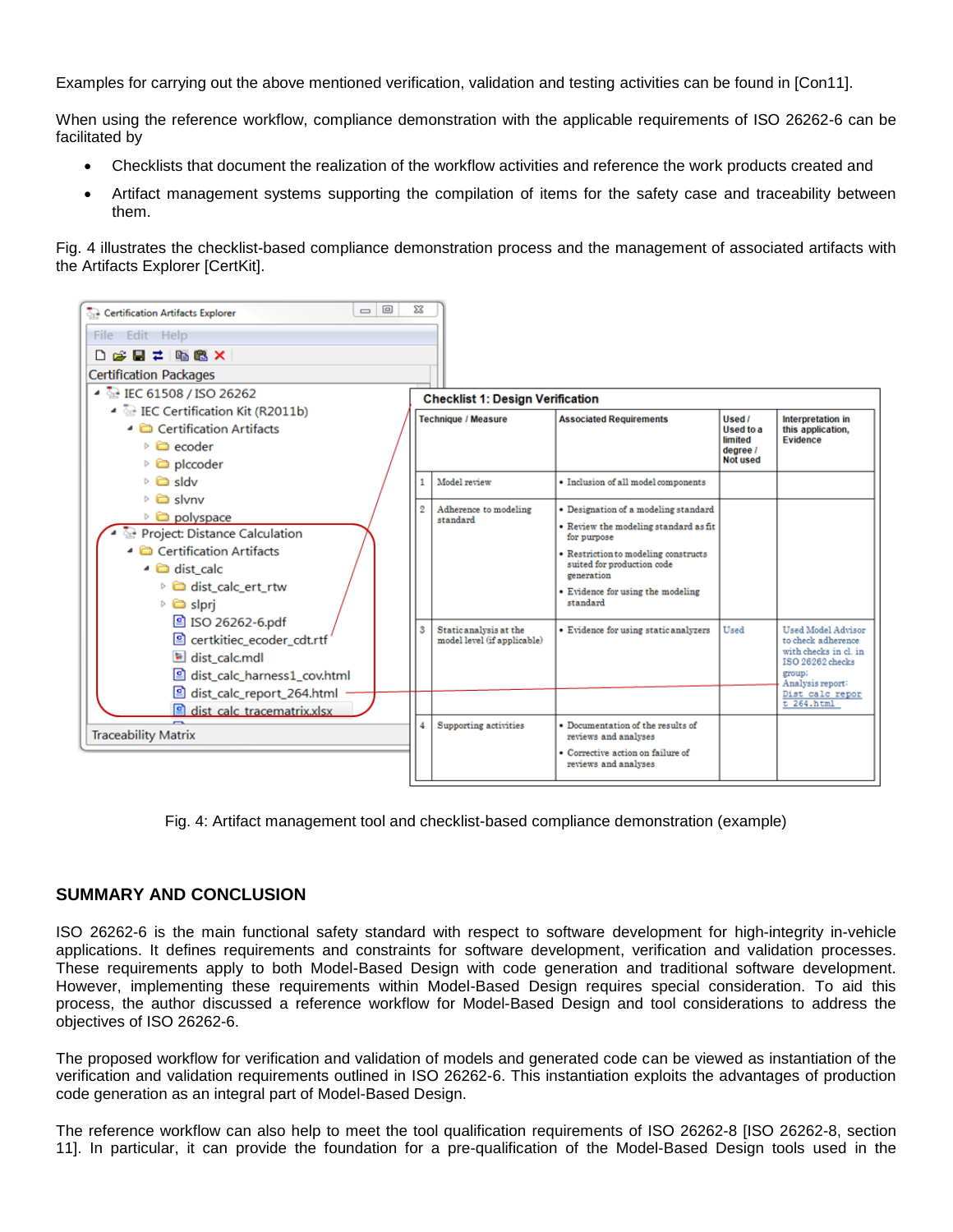implementation of this workflow [CSM11, HKW+11]. Such a procedure was used for the in-context certification by TÜV SÜD of the Embedded Coder code generator and other tools for Model-Based Design.

A detailed workflow description, together with a compliance demonstration template, and templates for the ISO 26262-8 tool qualification work products are made available as part of the IEC Certification Kit [Cert Kit]. The kit also contains evidence of the independent assessment carried out by TÜV SÜD (certificates and corresponding certification reports), the artifacts explorer, and the traceability matrix generation tool.

## **REFERENCES**

- [Ald01] Aldrich, W.: Coverage Analysis for Model-Based Design Tools. TCS 2001.
- [Beg07] Begic, G.: Checking Modeling Standards Implementation. The MathWorks News & Notes, June 2007.
- [Cert Kit] IEC Certification Kit (for ISO 26262 and IEC 61508). [www.mathworks.com/products/iec-61508.](http://www.mathworks.com/products/iec-61508)
- [CF09] Conrad, M., Fey, I.: Testing Automotive Control Software. In: Navet, N., Simonot-Lion, F. (Eds): Automotive Embedded Systems Handbook, CRC Press, 2009.
- [Con08] Conrad, M.: Model-Based Design for IEC 61508: Towards Translation Validation of Generated Code. Proc. Workshop Automotive Software Engineering: Forschung, Lehre, Industrielle Praxis, co-located with Software Engineering 2008, Munich, February 2008.
- [Con09] Conrad, M.: Testing-based translation validation of generated code in the context of IEC 61508. Form. Methods Syst. Des. 35, 3 (Dec. 2009), 389-401
- [Con11] Conrad, M.: Testing-Based Translation Validation of Generated Code. In: Zander, J., Schieferdecker, I., Mostermann, P. J. (Eds): Model-Based Testing for Embedded Systems (Computational Analysis, Synthesis, and Design of Dynamic Systems), CRC Press, 2011
- [CSM11] Conrad, M., Sandmann, G., Munier, P.: Software Tool Qualification According to ISO 26262. SAE 2011 World Congress, Detroit, MI, USA, April 2011. SAE Techn. Paper #2011-01-1005
- [Fal02] Faller, R.: The Evolution of European Safety Standards. exida.com, 2002.
- [FMC08] Fey, I., Müller, J., Conrad, M.: Model-Based Design for Safety-Related Applications. Proc. Convergence 2008, Detroit, MI, USA, Oct. 2008
- [IEC 61508] IEC 61508 'Functional Safety of Electrical/Electronic/ Programmable Electronic Safety-Related Systems'. International Standard, 2nd edition, 2010.
- [ISO 26262] ISO 26262 'Road vehicles Functional safety'. International Standard, 2011.
- [ISO 26262-6] ISO 26262 ‗Road vehicles Functional safety Part 6: Product development: software level'. International Standard, 2011.
- [ISO 26262-8] ISO 26262 ‗Road vehicles Functional safety Part 8: Supporting processes'. International Standard, 2011.
- [JSB+08] Jablonski, T., Schumann, H., Busse, C., Haussmann, H., Hallmann, U., Dreyer, D., Schöttler, F.: Die neue elektromechanische Lenkung APA-BS. ATZelektronik 01/2008 Vol. 3 (2008) 01, pp. 30–35.
- [Lov06] Lovric, T.: Sicherheitsanforderungen an Fahrerassistenzsysteme. 2. Sachverständigentag (SVT 2006), Sept. 2006.
- [Simulink] Simulink®. [www.mathworks.com/products/simulink](http://www.mathworks.com/products/simulink)
- [SM05] Stürmer, I.; Conrad, M.: Ein Testverfahren für optimierende Codegeneratoren. Inform. Forsch. Entwickl. 19(4): 213-223 (2005).
- [SCD+07] Stürmer, I.; Conrad, M.; Dörr, H.; Pepper, P.: Systematic Testing of Model-Based Code Generators. IEEE Transactions on Software Engineering, Sep. 2007, pp. 622-634.
- [HKW+11] Hamann, R., Kriso, S., Williams, K., Klarmann, J., Sauler, J.: ISO 26262 Release Just Ahead: Remaining Problems and Proposals for Solutions. Proc. SAE World Congress 2011, Detroit, MI, USA, April 2011.

## **CONTACT**

#### **Dr. Mirko Conrad**

*Development Manager - Simulink Certification and Standards; The MathWorks, Inc.* Mirko.Conrad@mathworks.com

Mirko Conrad manages MathWorks certification and standards team. He oversaw the certification of Embedded Coder, Simulink Verification and Validation, and Simulink Design Verifier for usage in development processes that need to comply with IEC 61508, ISO 26262 related standards. His team develops and maintains the IEC Certification Kit.